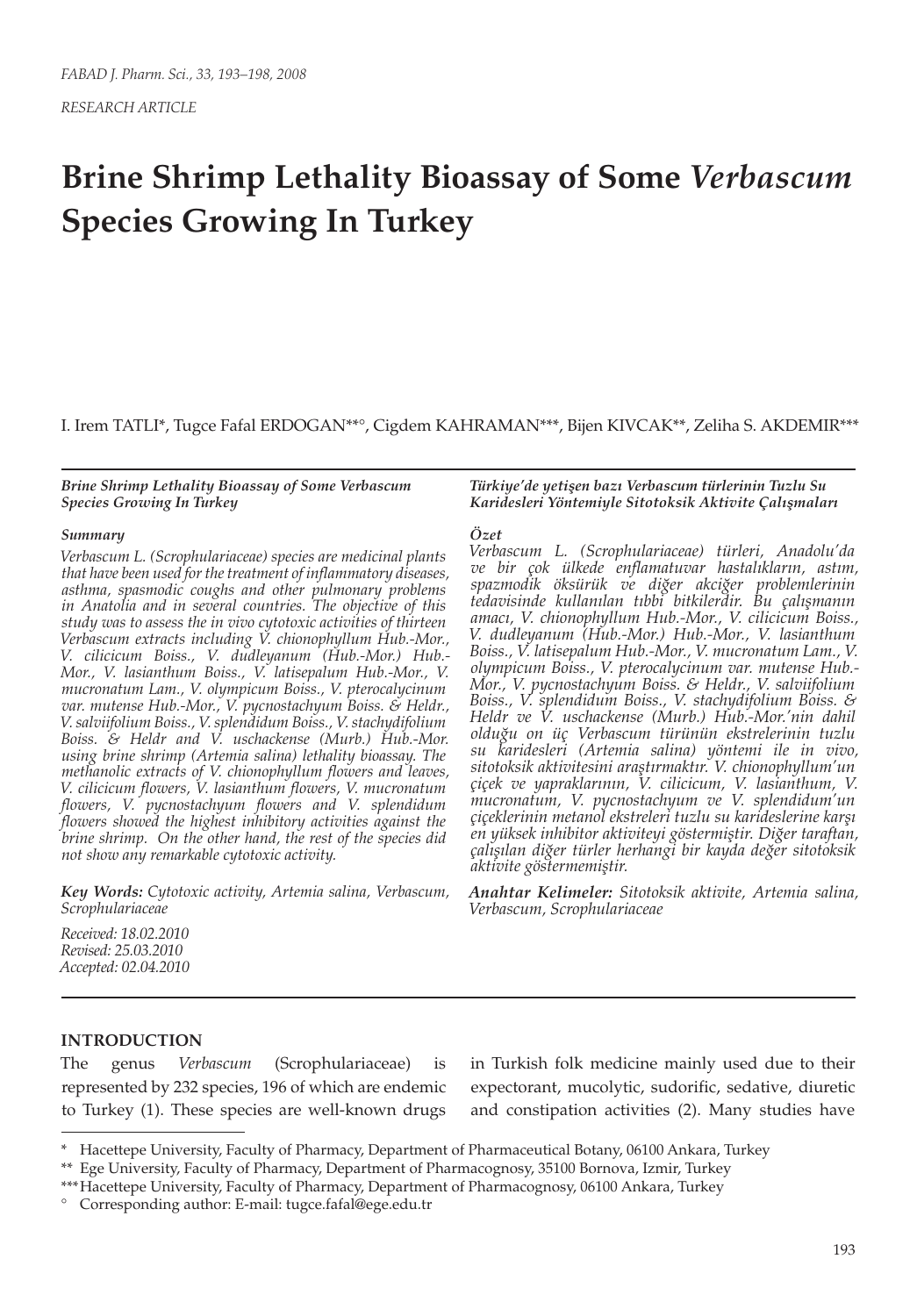so far demonstrated that these species show various kinds of biological activities. Among these activities, the treatment of haemorrhoids, rheumatic pain, superficial fungal infections, eczema and other types of inflamed skin conditions and diarrhoea as well as asthma, pulmonary complaints, inhibitory activities against the murine lymphocytic leukaemia and influenza viruses A2 and B are considered to be inhibitory to reactive oxygen species and tumor metastasis (3).

Ucar-Turker and Camper (2002) also reported that the extracts of the flowers and leaves of *Verbascum thapsus* showed antitumor activity against *Agrobacterium tumefaciens*-induced tumors on potato disc method as modified by McLaughlin's group. No tumor formation was observed with camptothecin (tumor suppressant), while the tested saponins had moderate tumor inhibition. Thus, saponins are believed to be responsible for these beneficial effects (3).

In the previous studies, crude extracts from the aerial parts of *Verbascum pseudonobile* used in traditional medicine have been screened for potential anticancer bioactive agents, using evaluation of DNAinteraction activity. The extracts were proved active in DNA interaction. It was found that there was a correlation in DNA-intercalation and the hemolytic effect in plant extracts (4).

The brine shrimp bioassay was used as an indicator for general toxicity and also as a guide for the detection of antitumor and pesticidal compounds (5).

Phytochemical investigations revealed the presence of iridoid glycosides, oleanane type triterpene saponins and phenylethanoid glycosides from *Verbascum* species in our previous studies (6-8). These compounds are considered responsible for some of the activities. They were shown to have analgesic, antiinflammatory, hepatoprotective, cardiovascular, choleretic, purgative, diuretic, antibacterial, antiviral, immuno-modulator, cytotoxic, cytostatic, anticancer, antitumour activities (9-15).

As related with the above-presented data, this study is undertaken to investigate *in vivo* cytotoxic activity

against brine shrimp of the methanol extracts of thirteen *Verbascum* species growing in Turkey. Moreover, the aim of this screening was the selection of the most promising plant species for further bioactivity guided fractionation.

## **MATERIALS AND METHODS**

## **Plant Materials**

Plant materials were collected from different localities between 2000 and 2008 in Turkey. Voucher specimens were authenticated by Prof. Dr. Hayri Duman (Gazi University, Faculty of Science, Etiler, Ankara, Turkey) and were deposited at the Herbarium of the Pharmacognosy Department, Faculty of Pharmacy, Hacettepe University and Herbarium of the Biology Department, Art and Sciences Faculty, Gazi University, Ankara, Turkey. Collection sites, parts used and herbarium numbers of the selected *Verbascum* species as the subject of this study are listed in Table 1.

## **Preparation of Plant Extracts**

Each plant material (the parts used were given in Table 1) was dried under shadow and powdered to a fine grade by using a laboratory scale mill. Dried parts of each plant materials (10 g) were extracted with methanol by maceration at room temperature for two times (2×100 mL). The combined methanolic extracts were evaporated to dryness in *vacuo* to give crude methanolic extracts. The plant parts and the extract yields (w/w) were given in Table 1.

## **Cytotoxic Studies**

Cytotoxicity was evaluated by the brine shrimp lethality bioassay (16, 17). Sea salt (3.8 g) was dissolved in 100 mL water and filtered. Brine shrimp (*Artemia salina* Leach) (San-Francisco Bay Brand Inc., Newark, CA 94560, USA) eggs were placed into the water and left to incubate for  $48$  h at  $28^{\circ}$ C in a small tank (Otsuka Pharmaceutical Co. Ltd., Tokyo, Japan). Each extract was tested at 1000, 100 and 10 ppm. Then 20 mg of plant extract was dissolved in 2 mL chloroform (20 mg/2mL). From this solution  $500$ ,  $50$  or  $5 \mu$ L was transferred to vials corresponding to 1000, 100 or 10 ppm, respectively. Vials including chloroform and extraction solvent (methanol)  $(500 \mu L)$  were prepared as controls. After incubation,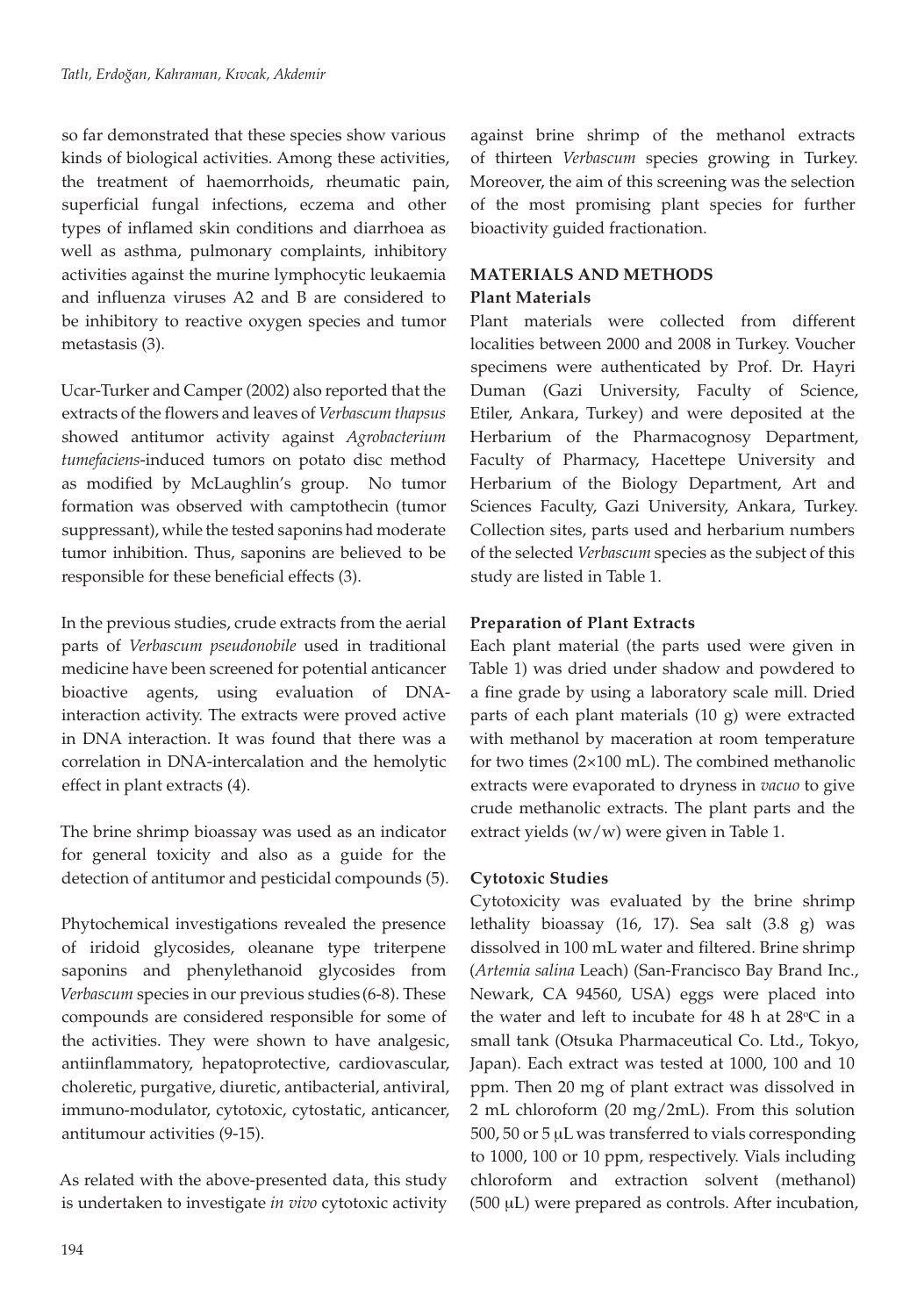**Table 1.** The collection of plant parts, collection sites, herbarium numbers and percentage yields of the extracts from *Verbascum* species

| Plant name and authors                  | Collected<br>parts | <b>Collection site</b>                                                                          | Herbarium<br>number   | Yield<br>(w/w, %) |
|-----------------------------------------|--------------------|-------------------------------------------------------------------------------------------------|-----------------------|-------------------|
| V. chionophyllum Hub.-Mor.              | FL, L              | Icel, 40 km from Mut to Ermenek,<br><b>HUEF</b><br>Pinus brutia forest, alt.550-600 m<br>00180* |                       | 15.0              |
| V. cilicicum Boiss.                     | FL                 | Adana, Between Pozanti and<br>Ulukisla, Alihoca Village                                         | <b>HUEF</b><br>00183* | 17.7              |
| V. dudleyanum (Hub.-Mor.) Hub.-Mor.     | AE                 | Burdur, South shore of Lake Salda,<br>wet places by the lake, alt.1170 m                        | <b>HUEF</b><br>02001* | 8.6               |
| V. lasianthum Boiss.                    | FL, L              | Izmir, Urla, Ucahirlar                                                                          | <b>HUEF</b><br>99139* | 7.0               |
| V. latisepalum Hub.-Mor.                | AE                 | Burdur, Burdur to Cavdir, Pinus<br>brutia forest, alt.800 m                                     | <b>HUEF</b><br>02007* | 10.7              |
| V.mucronatum Lam.                       | FL, L              | Aksaray, 17 km from Aksaray to<br>Ulukışla, alt. 800-900 m                                      | GAZI<br>10097*        | 12.0              |
| V. olympicum Boiss.                     | AE                 | Bursa, Uludağ, 1800 m                                                                           | GAZI<br>10135*        | 9.9               |
| V.pterocalycinum var. mutense Hub.-Mor. | FL, L              | Icel, between Mut and Karaman,<br>$930 - 1100$ m                                                | <b>HUEF</b><br>00184* | 9.0               |
| V. pycnostachyum Boiss.& Heldr.         | FL, L              | Karaman, From Mut to Karaman,<br>alt.1300 m                                                     | <b>HUEF</b><br>00182* | 15.2              |
| V. salviifolium Boiss.                  | AE                 | Burdur, Yesilova, southwest banks<br>of Burdur Lake, alt.880 m                                  | <b>HUEF</b><br>02003* | 12.0              |
| V. splendidum Boiss.                    | FL, L              | Konya, Eregli, from Eregli to<br><b>HUEF</b><br>Karaman, alt.1150-1200 m<br>00181*              |                       | 16.6              |
| V. stachydifolium Boiss. & Heldr        | AE                 | Konya, Konya to Ankara, 65 km N.<br>of Konya, alt. 900 m                                        | GAZI<br>10165*        | 14.9              |
| V.uschackense (Murb.) Hub.-Mor.         | AE                 | Afyon, 5 km from Afyon to Konya,<br>GAZI<br>alt. 700-800m<br>10121*                             |                       | 11.4              |

Abbreviations: alt.: altitude; AE: Aerial parts; FL: Flower; \*Collectors: Akdemir, Duman, Kahraman and Tatli.

10 brine shrimp larvae (nauplii) were introduced into vials containing graded concentrations (ranging from 10 to 1000 ppm) of the extracts. After 24 h, the number of surviving shrimps at each concentration of the extracts was counted and data analyzed with the Finney computer program to determine the  $LC_{50}$ at a 95% confidence interval. Sea salt (Sigma 9883) was used in activity tests. The cytotoxic activity of all extracts was compared with umbelliferone and colchicine as the activity cytotoxic substances (18, 19).

#### **RESULTS AND DISCUSSION**

For the scientific evaluation of the claimed effect for

*Verbascum* species, the methanolic extracts of thirteen *Verbascum* species were investigated *in vivo* against the brine shrimp according to cytotoxic activity procedure. The results are given in Table 2. These extracts showing  $LC_{50}$  < 1000 are considered to be toxic in the brine shrimp bioassay. As shown in Table 2, the methanolic extracts of *V. chionophyllum* flowers and leaves*, V. cilicicum* flowers*, V. lasianthum* flowers*, V. mucronatum* flowers*, V. pycnostachyum* flowers and *V. splendidum* flowers showed the highest inhibitory rates against the brine shrimp. On the other hand, the rest of the species did not show any remarkable cytotoxic activity.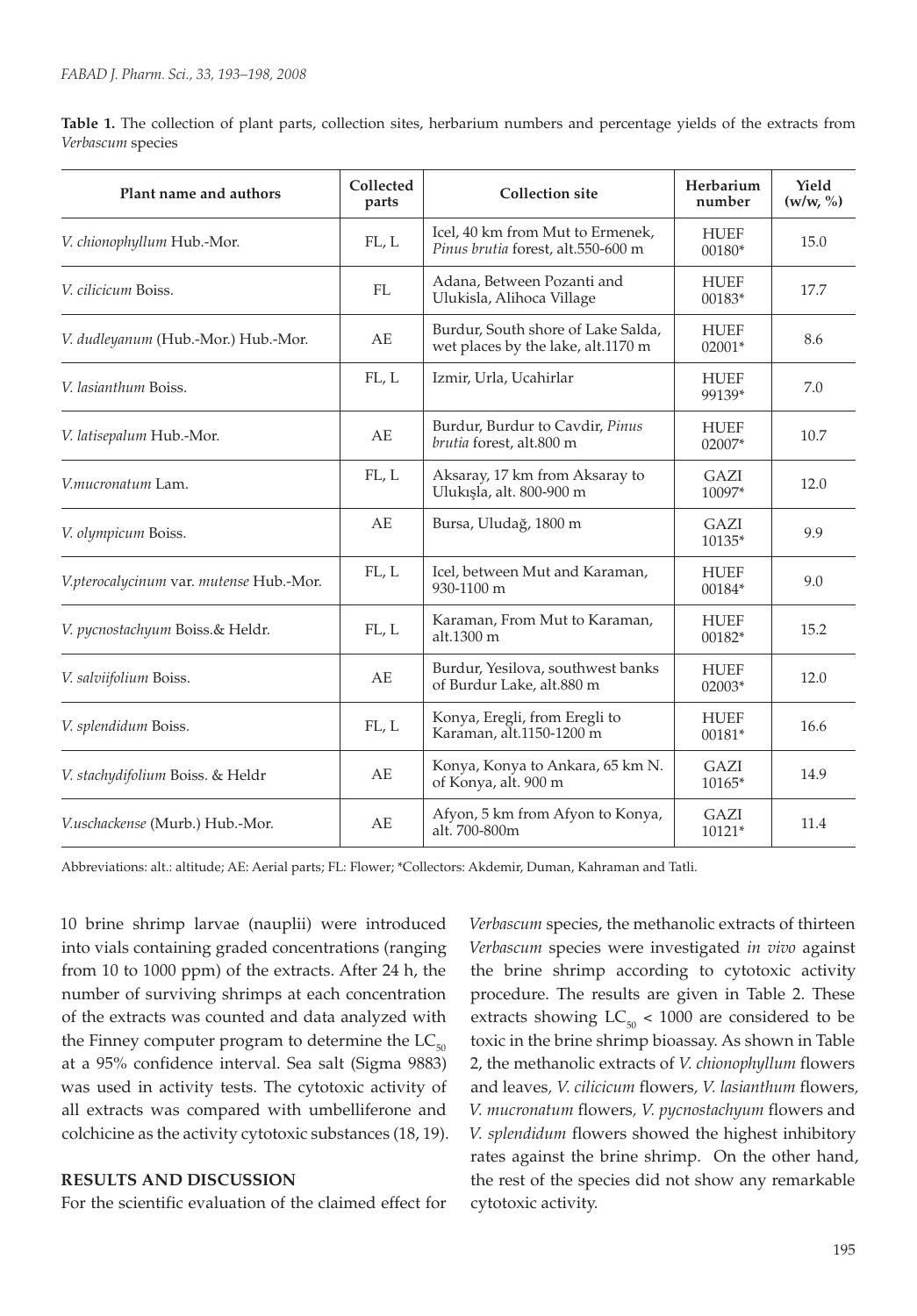| Plant materials                | Part used and<br>extracts | Concentration<br>(ppm) | $LC_{50}$ (µg/ml) | SD $(\frac{6}{6})$ $(n=3)$ |
|--------------------------------|---------------------------|------------------------|-------------------|----------------------------|
| V. chionophyllum               | FL, MeOH                  | 1000:100:10            | 857.48            | 0.22                       |
| V. chionophyllum               | L, MeOH                   | 1000:100:10            | 421.18            | 0.55                       |
| V. cilicicum                   | FL, MeOH                  | 1000:100:10            | 119.91            | 0.89                       |
| V. dudleyanum                  | AE, MeOH                  | 1000:100:10            | >1000             | 0.21                       |
| V. lasianthum                  | FL, MeOH                  | 1000:100:10            | 3.62              | 0.56                       |
| V.lasianthum                   | L, MeOH                   | 1000:100:10            | >1000             | 0.11                       |
| V. latisepalum                 | AE, MeOH                  | 1000:100:10            | >1000             | 0.25                       |
| V. mucranatum                  | FL, MeOH                  | 1000:100:10            | 75.86             | 0.36                       |
| V. mucronatum                  | L, MeOH                   | 1000:100:10            | >1000             | 0.88                       |
| V. olympicum                   | AE, MeOH                  | 1000:100:10            | >1000             | 0.77                       |
| V. pterocalycinum var. mutense | FL, MeOH                  | 1000:100:10            | >1000             | 0.98                       |
| V. pterocalycinum var. mutense | L, MeOH                   | 1000:100:10            | >1000             | 0.45                       |
| V. pycnostachyum               | FL, MeOH                  | 1000:100:10            | 749.67            | 0.89                       |
| V. pycnostachyum               | L, MeOH                   | 1000:100:10            | >1000             | 0.21                       |
| V. salviifolium                | AE, MeOH                  | 1000:100:10            | >1000             | 0.17                       |
| V. splendidum                  | FL, MeOH                  | 1000:100:10            | 6.15              | 0.58                       |
| V. splendidum                  | L, MeOH                   | 1000:100:10            | >1000             | 0.28                       |
| V. stachydifolium              | AE, MeOH                  | 1000:100:10            | >1000             | 0.96                       |
| V. uschackense                 | AE, MeOH                  | 1000:100:10            | >1000             | 0.69                       |
| Umbelliferon                   |                           | 500:50:5               | 377.02            |                            |
| Colchicine                     |                           | 500:50:5               | 0.0009            |                            |

Table 2. LC<sub>50</sub> values of the extracts from *Verbascum* species on brine shrimp lethality bioassay.

Abbreviations: AE: Aerial parts; FL: Flowers; L: Leaves

In our previous studies, *V. chionophyllum, V. cilicicum*, *V. pterocalycinum* var. *mutense*, *V. pycnostachycum* and *V. splendidum* (Scrophulariaceae) were studied for their cytotoxic activities against SK-MEL, KB, BT-549, and SK-OV-3 cell lines. The results were evaluated to compare cytotoxic activity in both their methanol and ethylacetate extracts. The methanol extract of the flowers of *V. pterocalycinum* var. *mutense* showed a weak cytotoxic activity against SK-MEL cell line. Through bioassay-guided fractionation on the methanol extract of this species, seven fractions were obtained; however, none of the fractions had cytotoxic activity against cancer cell lines (20).

In other studies, organic extracts of 24 selected plant species, used by Palestinian traditional healers to treat different illnesses and diseases, were tested for their anti-inflammatory and anti-tumoral activities. The plant selection was based on existing ethnobotanic information and interviews with local healers. The extracts of the plants under investigation were tested for their potential anti-tumor (cytotoxic) effect on the murine fibrosarcoma L929sA cells, and on the human breast cancer cells MDA-MB231 and MCF7. Cytotoxicity screening models provide important preliminary data to select plant extracts with potential antineoplastic properties. MTT (Tetrazolium blue) colorimetric assay was used to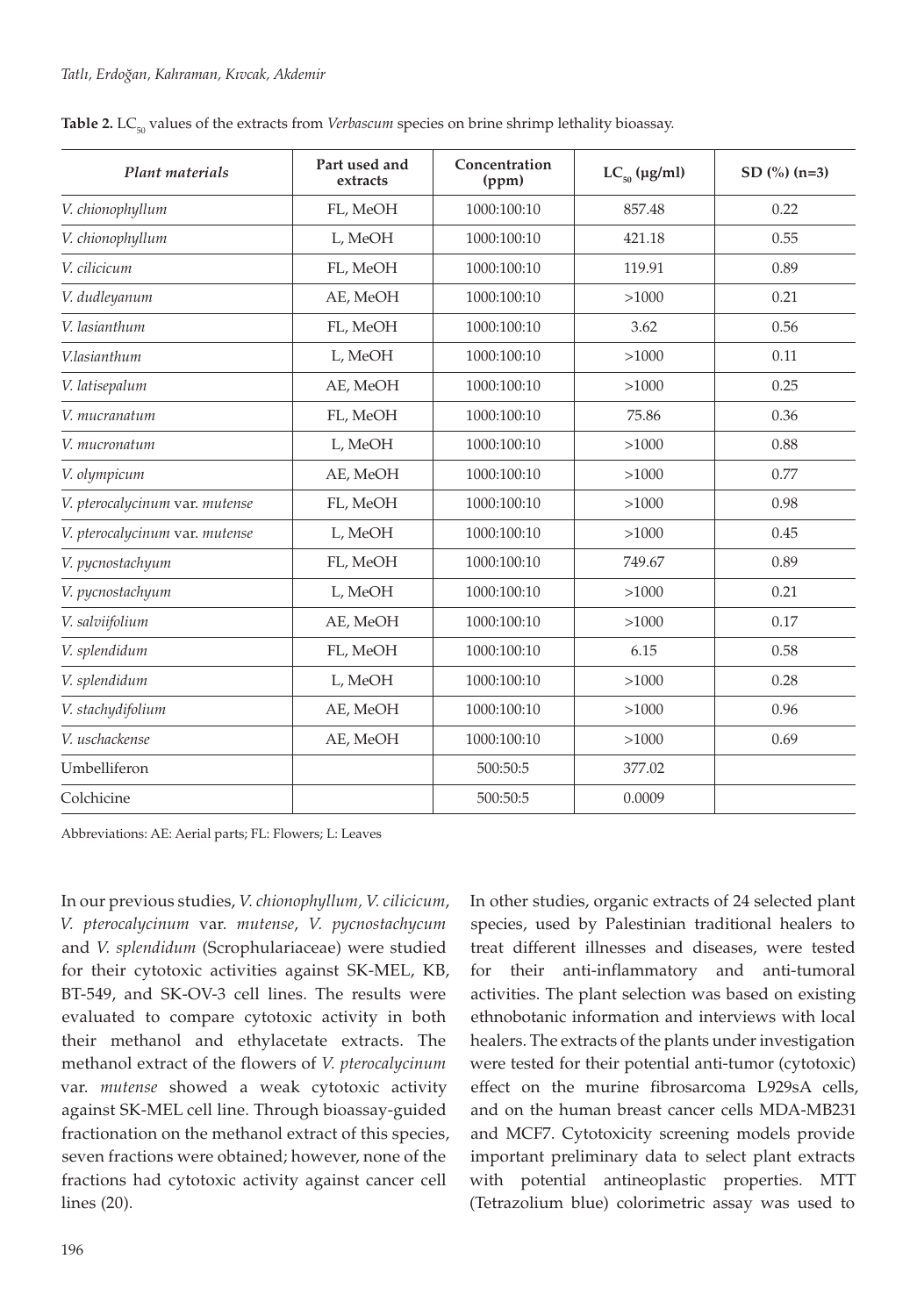evaluate the reduction of viability of cell cultures in the presence or absence of the extracts. The extract from *Verbascum thapsiforme* presented an IC<sub>50</sub> value at 24 h of 470 mg/mL on L929sA (21).

The influence of the saponins and phenylethanoid glycosides from the flowers of mullein on a spontaneous proliferation of rat spleen lymphocytes have been *in vitro* studied. Verbascosaponin, verbascoside and forsythoside B showed antiproliferative effect and these results have supported their cytotoxic and immunostimulating activities (22).

The effects of some plants on protein biosynthesis *in vivo* have been examined for their antitumor activities. The separation features of the peptide elongation system, isolated from tumoral cells, have been demonstrated. Some elongation factors or ribosomes have been shown to be a target site for the inhibition of protein biosynthesis caused by the substances isolated from various sources. The effect of the fractions isolated from the aqueous extract of the flowers of *V. thapsiforme* on protein biosynthesis was studied. A strong inhibitory effect of the aqueous extract on protein biosynthesis was demonstrated in isolated rat liver ribosomes. The saponin fraction was shown to be responsible for this activity and it was compared to commercial glycyrrhizic acid and its aglycon as the reference drug. It was found that these compounds strongly inhibited the incorporation of [ 14C]leucine into proteins *in vitro* and that the target site for inhibition was the ribosome fraction from rat liver cells (23, 24).

With the abovementioned studies, our results showed that *Verbascum* species have cytotoxic activities which might explain their beneficial effect on inflammation and cancer diseases. A general correlation was suggested between the anti-inflammatory and antitumor-promoting activities of acylated saponins from Scrophulariaceae plants by Tokuda *et al.* (1991) (25). It was also interesting that while the flowers of *Verbascum* species showed cytotoxic activity, the leaves (except those of *V. chionophyllum*) had no effect against brine shrimp. The reason may arise from the differences and the percentage of

secondary metabolites in the flowers and leaves. In our study, the results demonstrated that the saponin glycosides isolated from especially the flowers of *V. lasianthum* and *V. mucronatum* (6-7) were thought to be responsible for the activity. Also, taking the claimed cytotoxic activities of *Verbascum* species into consideration, it is not necessarily only one single compound that is responsible for these effects, which may as well be due to several compounds that act in a synergistic manner or to compounds which regulate one the other.

In a reference survey, no more reports about the cytotoxic activities using brine shrimp lethality bioassay protocol of all mentioned *Verbascum* extracts have been offered so far. It is the first demonstration that the methanolic extracts of *V. chionophyllum, V. cilicicum, V. lasianthum, V. mucronatum, V. pycnostachyum* and *V. splendidum* were shown to possess a significant cytotoxic activity in this study. Further studies on species studied may yield successful results and isolation of active constituents.

### **ACKNOWLEDGEMENT**

The authors thank Prof. Dr. Hayri Duman, Gazi University, Faculty of Science, Department of Botany, Etiler, Ankara, Turkey for the authentification of the plant specimen.

### **REFERENCES**

- 1. Huber-Morath A. *Verbascum*. In: Davis PH, editor. Flora of Turkey and the East Aegean Islands. Vol. 6. Edinburgh: University Press; 1978, p. 461.
- 2. Baytop T. Therapy with Medicinal Plants in Turkey (Past and Present). 2*nd* ed. Istanbul: Nobel Tıp Kitabevleri Ltd.;1999, p. 334.
- 3. Ucar-Turker A, Camper ND. Biological activity of common mullein, a medicinal plant. *J Ethnopharmacol* 82: 117-125, 2002.
- 4. Ionkova I, Alferman A. Use of DNA for detection and isolation of potential anticancer agents from plants. *Farmatsiya* 47: 10, 2000.
- 5. McLaughlin JL, Chang CJ, Smith DL. Benchtop bioassays the discovery of bioactive natural products: an update. *Nat Prod Chem* 9: 383-397, 1991.